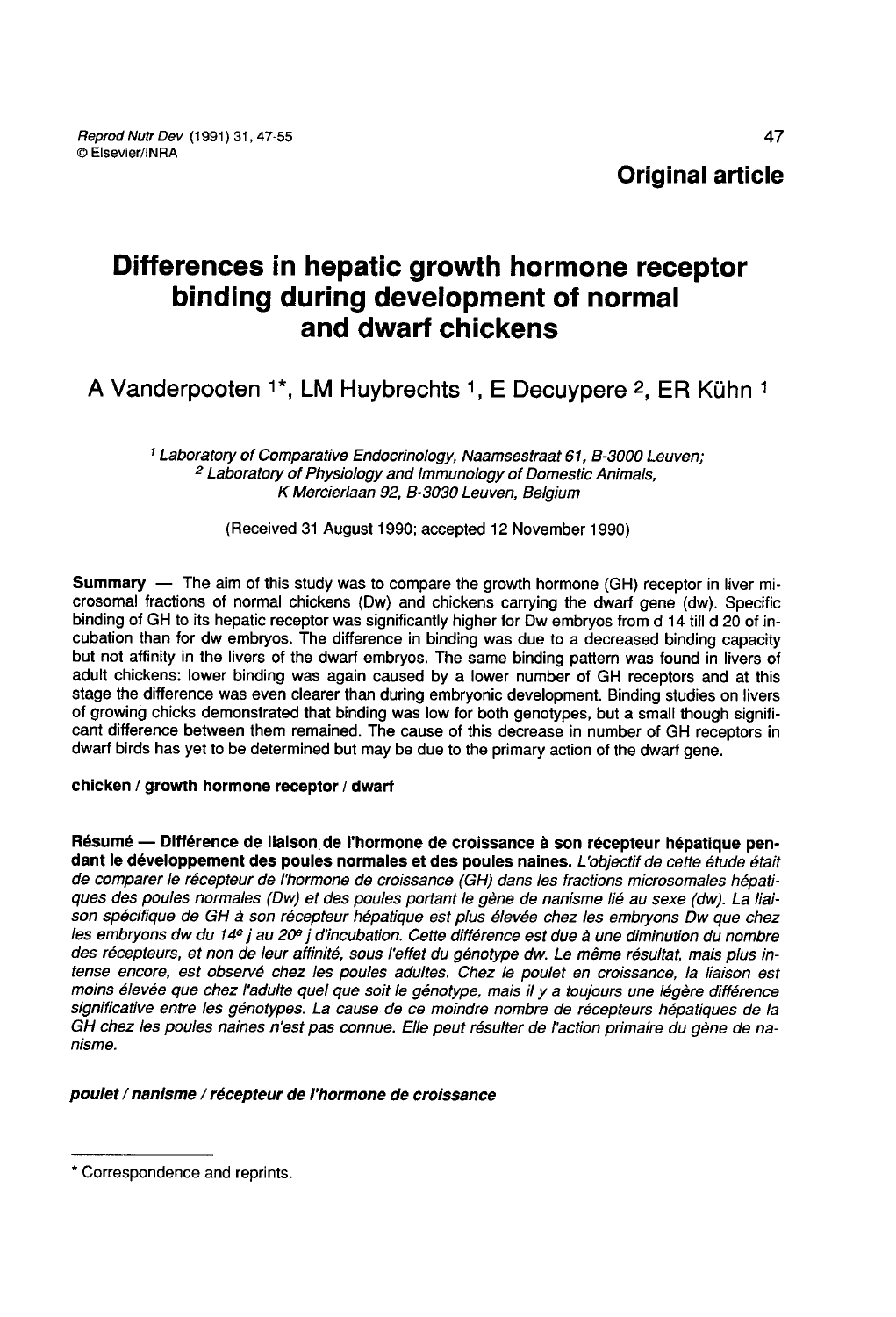## INTRODUCTION

The hormonal profile of chickens carrying the sex-linked dwarf gene (dw) has been well characterised. Recent results describing the endocrinological and metabolic effects of this dwarf gene have been reviewed by Tixier-Boichard et al (1989) and by Decuypere et al (in press). Circulating triiodothyronine  $(T_3)$  levels are depressed but growth hormone (GH) concentrations in the plasma are elevated during the fast growing period (Scanes et al, 1983; Huybrechts et al, 1987). In spite of the high GH levels, plasma immunoreactive insulinlike growth factor I (IGF-I) remains low during this stage (Huybrechts et al, 1987). It also has been shown that after GH injection the absolute increase in IGF-I levels is much smaller in dwarf birds than in normal birds (Huybrechts et al. 1988).

In the chick embryo it has been found that dwarfs have lower  $T_3$  levels at the time of air-sac penetration and decreased IGF-t levels at the time of hatching, but the dwarf gene does not cause any changes in other hormonal parameters of the thyrotrophic or somatotrophic axis during this stage of development (Huybrechts et al, 1989). GH, which is able to stimulate the 5'-monodeiodinase (5'D) enzyme that converts thyroxine  $(T_4)$  into  $T_3$ , is not effective when injected on d 18 of incubation into dwarf embryos, although it can increase circulating  $T_3$  levels in normal embryos (Kühn et al, 1986).

All these results support the hypothesis that sex-linked dwarf chickens lack or have reduced numbers of GH receptors. A reduction in hepatic GH receptors was first demonstrated in 20-wk-old broiler and Leghorn chickens bearing the dwarf gene (Leung et al, 1987). This was confirmed by our group in adult dwarf broiler breeders (Kuhn et al, 1989). Since no information concerning possible differences between

the genotypes was available during embryogenesis or during the period of fast growth where GH may play a crucial role,<br>a comparative study of the hepatic GH receptor between normal and dwarf chickens was set up during these periods.

## MATERIALS AND METHODS

All the animals used in this study issued from the mating between heterozygous sires and dwarf females of a medium-heavy laying strain, kindly provided by Dr Mérat (INRA, France). To distinguish dwarf and normal birds at an early stage, a linkage was made between the dwarf gene and the S,s gene for feather colour; this resulted in brown-feathered dwarf and whitefeathered normal birds.

The eggs were incubated at 37.5°C in a forced-draught incubator. After hatching, the birds were housed under a long-day photoperiod of 16 h light and 8 h darkness (16 L:8 D). Food and water were available ad libitum until experimentation.

After the animals had been killed (adult birds at the age of 2 yr), the livers were excised and frozen at -20 °C for analysis.

The hepatic GH receptors were determined as described earlier (Vanderpooten et al, 1989). Chicken GH (cGH) was purified from a crude pituitary extract by immuno-affinity chromatography using a monoclonal antibody. Purity was controlled by polyacrylamide gel electrophoresis and reversed phase HPLC (Berghman et al, 1988). This cGH preparation was iodinated to a specific activity of 100-200  $\mu$ Ci/ $\mu$ g, with the lodo-gen iodination reagent following the method of Fraker and Speck (1978).

Microsomal fractions from individual livers were prepared (Shiu et al, 1973) and stored at --20 °C. Livers of embryos were pooled. In order to remove endogenous hormone from the recep- $-20$  °C. Livers of embryos were pooled. In order<br>to remove endogenous hormone from the recep-<br>tors, membranes were treated with a 3 M MgCl<sub>2</sub><br>solution (Kelly *et al.* 1979), which resulted in a solution (Kelly et al, 1979), which resulted in a protein loss of  $\approx$  40%. The treatment consisted of a 5-min incubation of 1 ml of microsomal fracprotein loss of  $\approx$  40%. The treatment consisted<br>of a 5-min incubation of 1 ml of microsomal frac-<br>tion with 1 ml of 3 MgCl<sub>2</sub> at room temperature.<br>After dilution with 2 ml ice-old Tris-HCl buffer After dilution with 2 ml ice-old Tris-HCI buffer (pH 7.5; 25 mM) the mixture was centrifuged at 2 000 g for 10 min at 4  $^{\circ}$ C and the pellet washed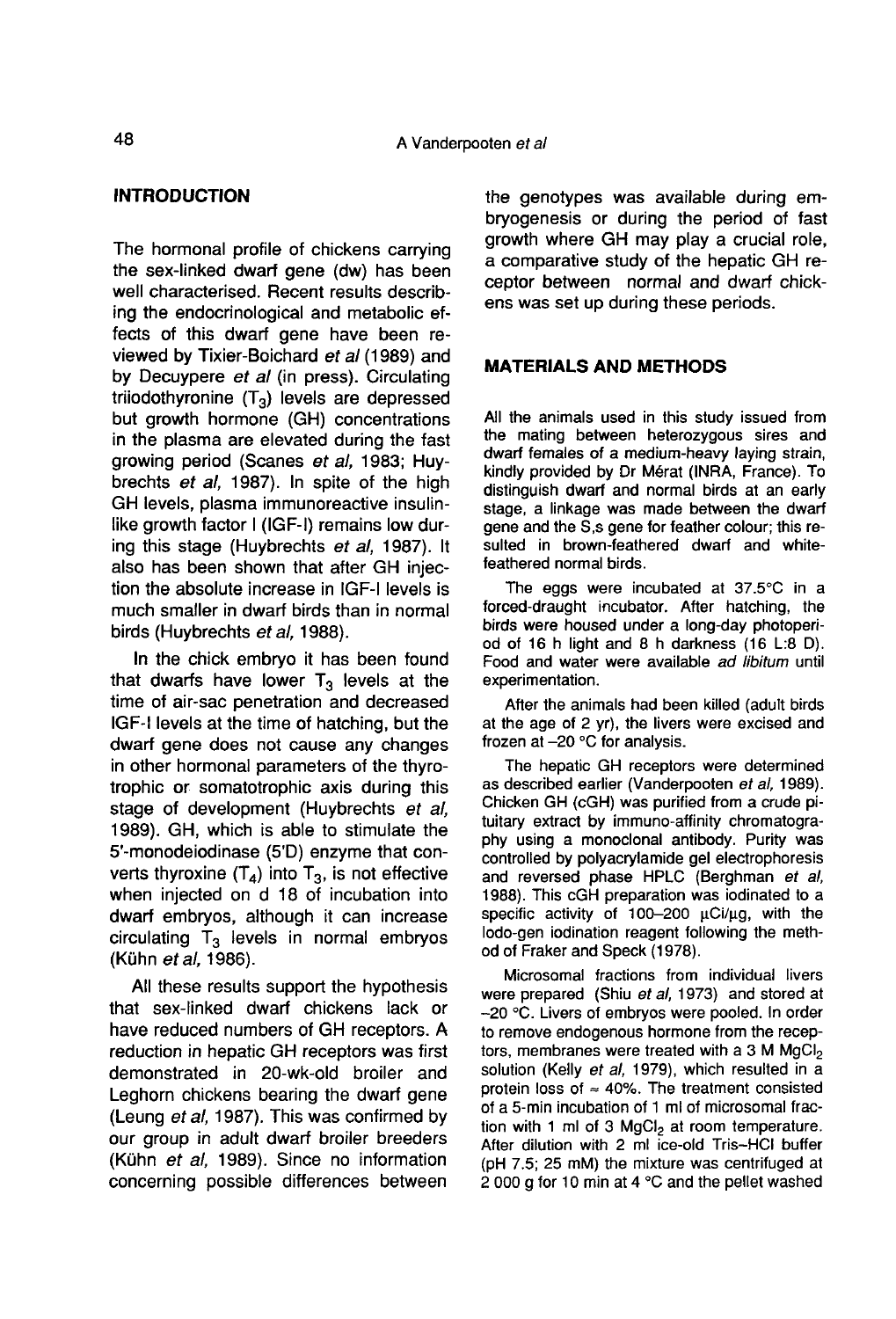with 1 ml Tris-HCI buffer. Finally, after centrifugation, the pellet was resuspended in Tris-HCI with 1 ml Tris–HCl buffer. Finally, after centrifugation, the pellet was resuspended in Tris–HCl<br>buffer containing 10 mM CaCl<sub>2</sub> and 0.5% (w/v)<br>BSA (assav buffer). Protein concentration was BSA (assay buffer). Protein concentration was estimated on these membranes using the method of Lowry, modified by Peterson (1977).

In order to test the efficiency of this  $MgCl<sub>2</sub>$ <br>treatment we incubated  $125$ -cGH with untreated liver membranes and compared the remaining<br>radioactivity which was specifically bound after<br>the membranes had been treated with MgCl<sub>2</sub> or<br>with H<sub>2</sub>O. This preliminary experiment demonradioactivity which was specifically bound after<br>the membranes had been treated with MgCl<sub>2</sub> or with H<sub>2</sub>O. This preliminary experiment demonstrated that all specifically bound  $125$ I-cGH was removed by MgCl<sub>2</sub>.

Specific binding of cGH was determined by incubating 100  $\mu$ <sup>125</sup>1-cGH (35 x 10<sup>3</sup> cpm) with 100  $\mu$ l membrane fraction, either in the pres-<br>ence or in the absence of an excess of unlabelled cGH (500 ng/100 µl/tube). Specific binding was calculated by subtracting nonspecific binding from total binding and expressed as % of total cpm added, per mg protein.

After incubation at room temperature for 20 h, 2 ml of ice-old assay buffer per tube was added. Following centrifugation for 10 min at 2 000  $g$  (4 °C), the radioactivity in pellets was counted in a gamma counter (LKB-Packgamma II 1720).

Scatchard analyses were performed by incubating a fixed amount of membrane preparations with a fixed amount of labelled hormone and increasing amounts of unlabelled hormone.

From these results the receptor-binding pa rameters (capacity and affinity) were calculated using the LIGAND program (Munson and Rodbard, 1980). This resulted in the mean  $\pm$  SEM of the affinity and capacity of Scatchard plots, performed in 3-8 replicates.

All results were expressed as the mean  $\pm$ SEM; the number of animals are given in the fig ures. Statistical analyses were carried out by 1 way analysis of variance (ANOVA) followed by the least significant difference test (Isd-test), when F was significant. Since no individual results of the replicates of the Scatchard plots were available, but only means  $\pm$  SEM, affinity constants or binding capacities were compared using the lsd-test.

#### RESULTS

The specific binding of  $1251$ -cGH to MgCl<sub>2</sub>-<br>treated liver microsomal fractions of normal and dwarf embryos from the 14th d of incubation till the first day after hatching is shown in figure 1. A significantly higher



age

Fig 1. Percentage specific binding/mg protein of <sup>125</sup>I-cGH to MgCl<sub>2</sub> treated liver microsomal fractions of dwarf ( \/\) and normal ( $\blacksquare$ ) embryos. The amount of membrane proteins incubated varied from 0.48-0.72 mg/100 µl for normal and from 0.61-0.68 for dwarf embryos. Number of measurements on pooled livers is shown above bars. a-c: groups within the same genotype, sharing no common letter are significantly different (Dw:  $P < 0.001$ , dw:  $P < 0.05$ , ANOVA). \*\*  $P < 0.01$ , \*\*\*  $P < 0.001$ : significance between Dw and dw at each time point. Age:  $d =$  embryos;  $D =$  post-hatching.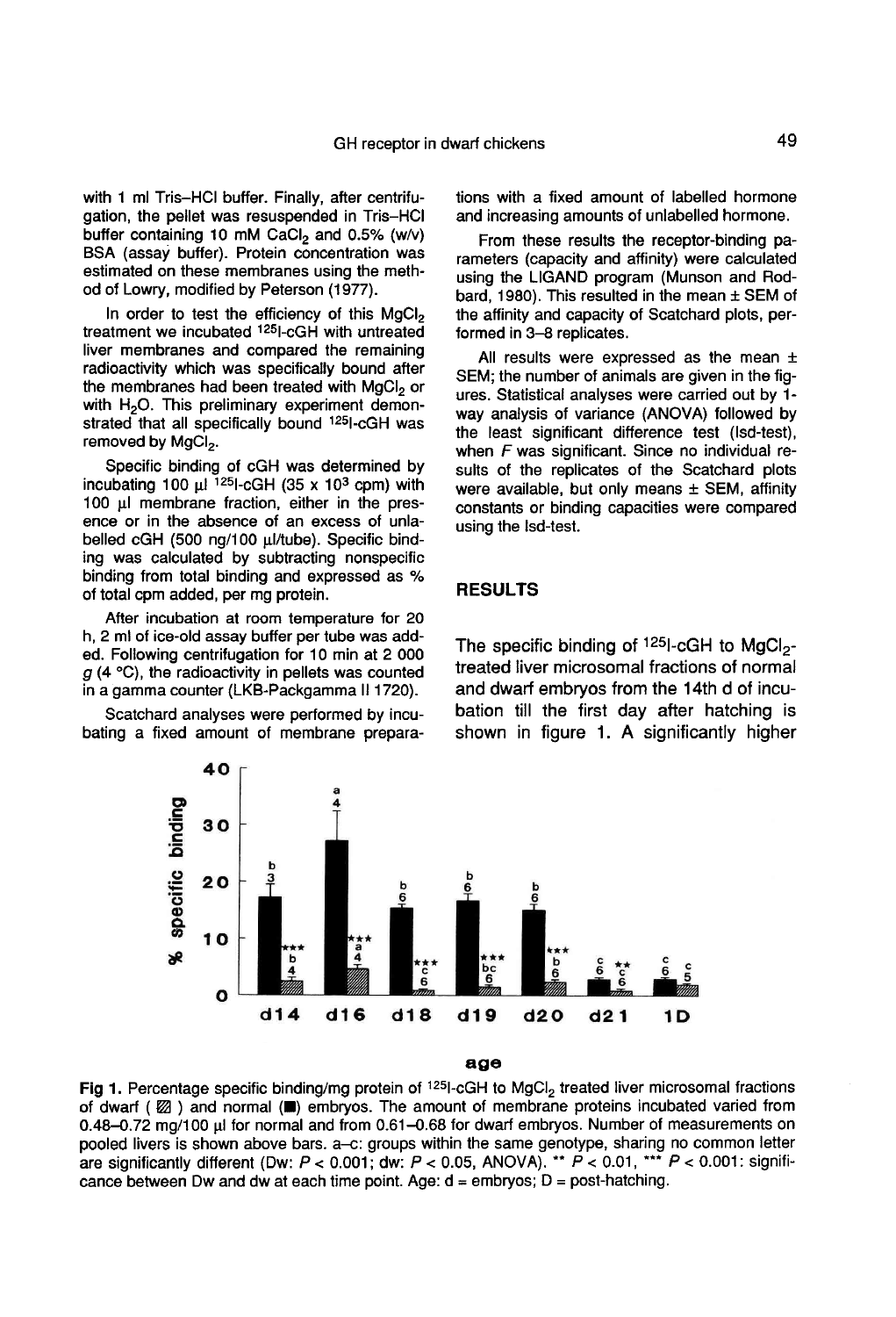binding was found in normal embryos compared to dwarfs from d 14 till d 20 of incubation ( $P < 0.001$ , except for d 21:  $P <$ 0.01). The specific binding to the GH receptor in normal embryos decreased prior to hatching  $(P < 0.001)$  to values which were not different from dwarf values 1 d after hatching.

Scatchard plots were calculated when specific binding was high enough to allow precise determination of the binding parameters, which was not always the case in dwarfs. These results are shown in fig ures 2a and b. Affinity constants of the hepatic GH receptor did not change significantly during embryonic development or between the 2 genotypes, following the least significant difference test (Isd test, fig 2a). The binding capacity (expressed in fmol/mg protein; fig 2b) of the hepatic GH receptor of dwarf embryos was significantly lower than the values found for the controls of the same age on the time points. Scatchard plots could be calculated for both genotypes (d 14, 16, 19 and 20).

Within the group of normal embryos we found a significant ( $P < 0.01$ ) decrease in capacity of the hepatic GH receptor towards the end of incubation when compared to d 14.

After hatching, the specific binding to the hepatic GH receptor was determined in 2, 3, 5 and 8-wk-old normal growing and dwarf birds (fig 3). During this period a difference between the 2 genotypes re-

mained ( $P < 0.01$ ), although binding was low for normal chickens when compared to values obtained in embryos and adult birds. Scatchard plots could only be calculated for the normal growing birds. Figure 4 shows a representative Scatchard plot for the 2-wk-old birds. The affinity constants and binding capacities are shown in table I. These parameters did not change significantly (lsd-test) between the ages examined during this rapid growth period.

In adult animals, the difference in GH binding between both genotypes was very pronounced: for the normal adults we found a specific binding of  $33.41 \pm 5.35\%$ per mg protein ( $n = 8$ ) while only 5 out of 7 dwarf adults showed positive specific binding:  $0.75 \pm 0.23$ % per mg protein ( $n = 5$ , P < 0.001, ANOVA) (fig 3). The low binding percentage did not allow calculation of the binding parameters in dwarf birds. In normal birds, an affinity constant of 4.93  $\pm$ 0.83 10<sup>10</sup> M<sup>-1</sup> (P < 0.05 compared to  $K_a$ values obtained for growing chicks) and a capacity of  $5.63 \pm 0.51$  fmol/mg protein ( $P$  < 0.001 compared to  $B_{\text{max}}$  values obtained for growing normal chicks) were found.

## **DISCUSSION**

The ontogenic study of the hepatic GH receptor in the normal (Dw) growing embryos and chicks indicates that binding to the GH

**Table I.** LIGAND calculated affinity  $(K_a)$  and capacity  $(B_{max})$  values for the hepatic GH receptors of 2, 3.5 and 8-wk-old Dw chickens.

| Age (wk)                                  | 2               |                 | Э               |                 |
|-------------------------------------------|-----------------|-----------------|-----------------|-----------------|
| $K_a$ (10 <sup>10</sup> M <sup>-1</sup> ) | $1.64 \pm 0.82$ | $1.91 \pm 1.11$ | $2.28 \pm 0.73$ | $1.11 \pm 0.35$ |
| $B_{\text{max}}$ (fmol/mg protein)        | $1.49 \pm 0.61$ | $0.97 \pm 0.45$ | $0.98 \pm 0.25$ | $1.92 \pm 0.46$ |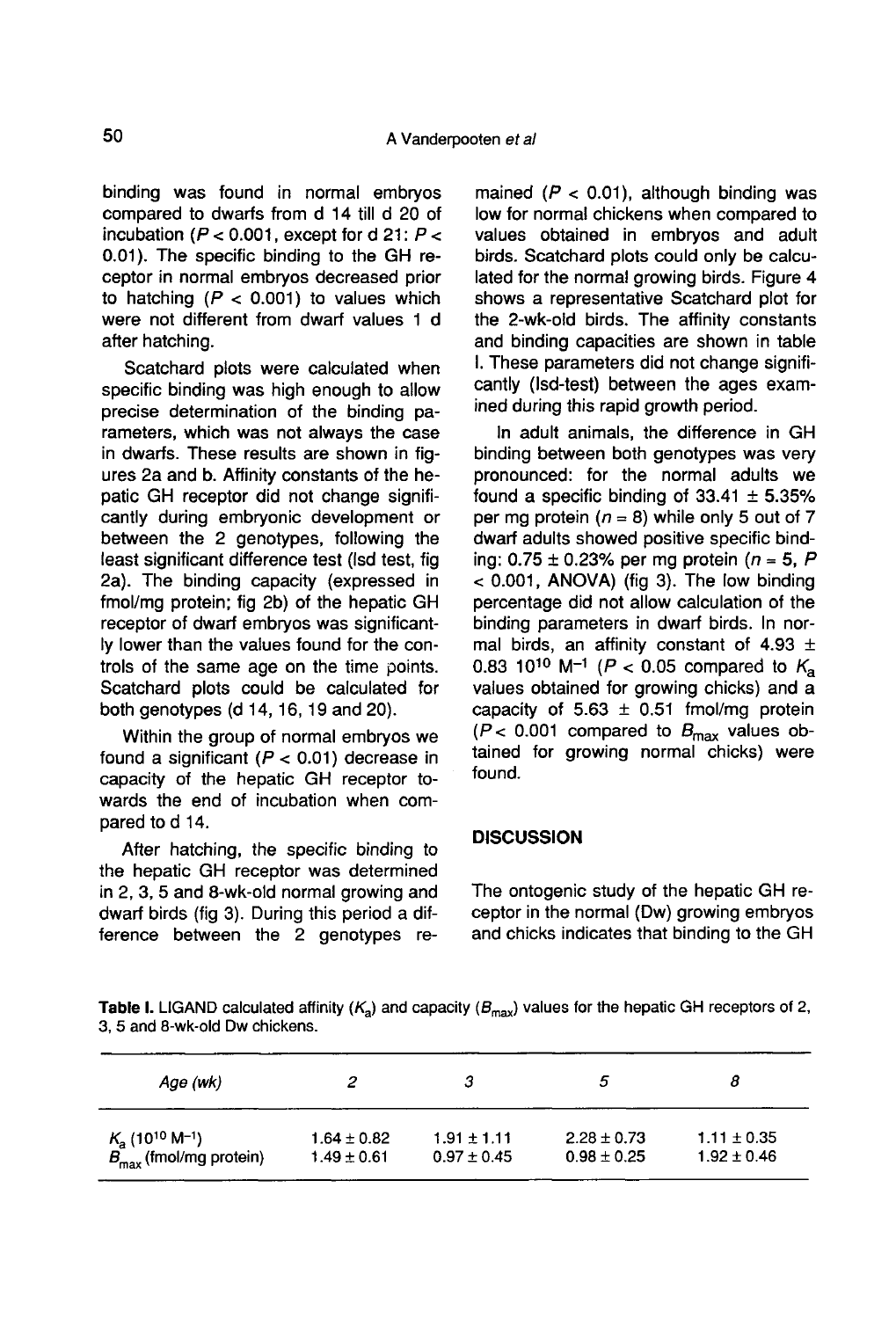receptor decreases towards the end of incubation, is low at time of hatching, and remains relatively low during the first weeks after hatching, compared to the binding values obtained in 14-20-d-old embryos and adults. This decline towards the end of incubation and the low binding in posthatch chicks has also been found in chickens of a commercial layer strain (Vanderpooten et al, 1990). Comparing dwarf and normal chickens, it is obvious that as early as d 14 of embryonic development there is a difference in hepatic GH receptor binding, and this is due to a lower binding capacity in the liver of the dwarf embryos. This difference disappears transiently at the time of hatching when binding for the normal embryos decreases. The de-



Fig 2. LIGAND calculated affinity (a) and capacity (b) values for hepatic GH receptors of dwarf ( $\boxtimes$ ) and normal () embryos. Scatchard plots were calculated from experiments using increasing amounts of cGH. Number of measurements on pooled livers is shown above bars. a: No significant differences were found by lsd-test. b: a-b: groups within the same genotype sharing no common letter are significantly different ( $P < 0.01$ , lsd-test). \*\*\*  $P < 0.001$  : significance between Dw and dw at each time point. Age:  $d =$  embryos;  $D =$  post-hatching.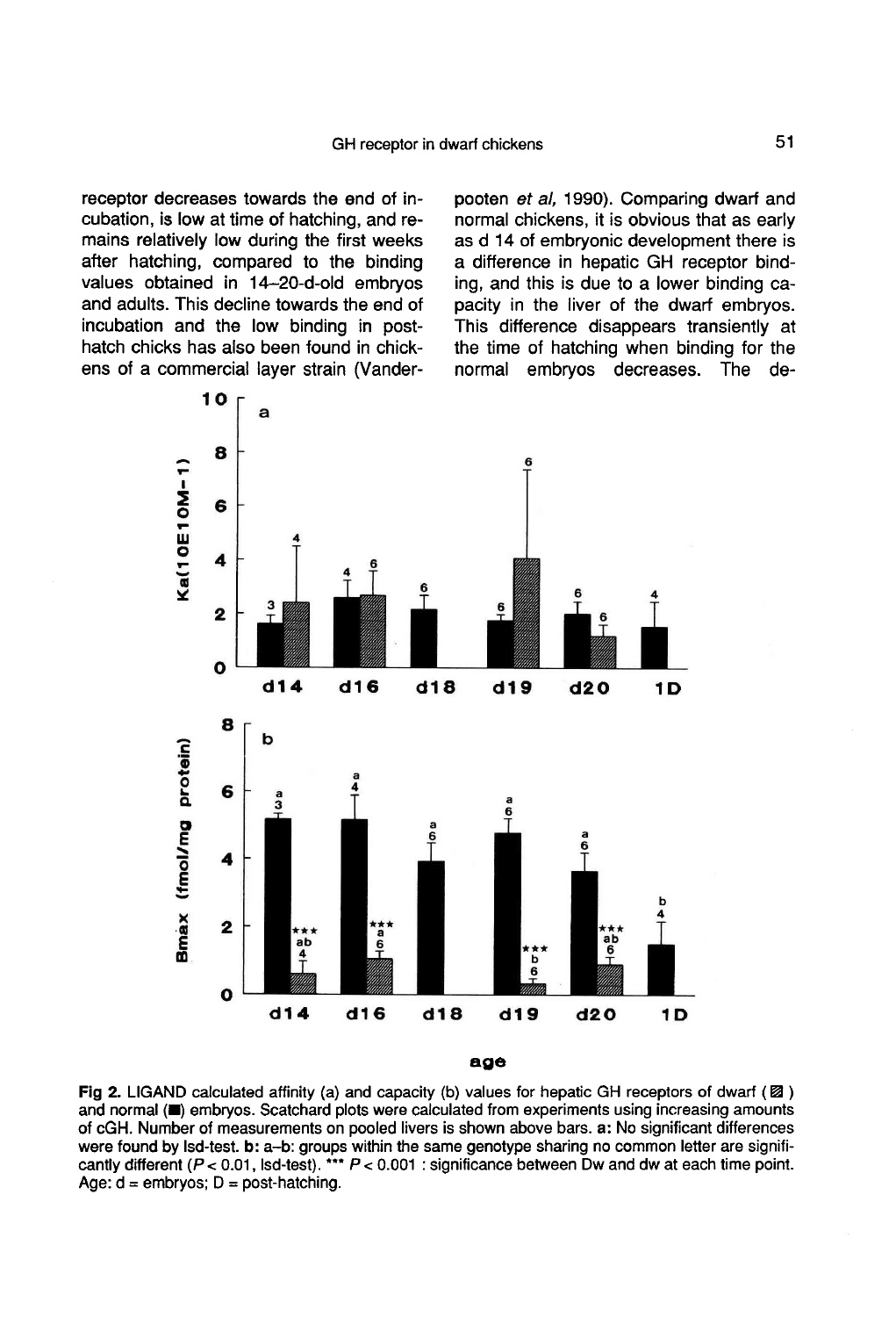#### A Vanderpooten et al



Fig 3. Percentage specific binding/mg protein of <sup>125</sup>l-cGH to MgCl<sub>2</sub>-treated liver microsomal fractions of dwarf (Z) and normal (D) chickens during postnatal development. The amount of membrane proteins incubated was 0.53 and 0.50 mg/100 µl for normal and dwarf adults respectively, and varied from 0.78–0.95 mg/100 µl for normal chicks and from 0.89–1.02 mg/100 µl for dwarf chicks. Numbers of animals per group are shown above bars. a-b: Dw groups sharing no common letter are significantly different ( $P < 0.001$ : ANOVA). No significant difference was found between dw groups. \*\*  $P <$ 0.01, \*\*\*  $P < 0.001$ : significance between Dw and dw at each time point (ANOVA).



Fig 4. Scatchard plot for the hepatic GH receptor of 2-wk-old Dw chickens, calculated from a competition experiment using increasing amounts of cGH.

pressed GH receptor number in dwarfs can explain why GH could not stimulate the 5'-monodeiodinase enzyme to convert  $T_4$  into  $T_3$  in these embryos (Kühn et al, 1986). The effect of the dwarf gene may also play a major role in the low plasma  $T<sub>3</sub>$ as well as IGF-I levels observed in juvenile chickens (Scanes et al, 1983; Huybrechts et al, 1986) and hence be an important factor in determining the decreased growth<br>during postnatal development (Tixierpostnatal development (Tixier-Boichard et al, 1989).

During the prenatal period no difference in circulating GH was found between dwarf and normal birds; this only occurred from the 3rd wk posthatch till the 18th wk (Huybrechts et al, 1987). Therefore it is not likely that the depressed hepatic GH binding capacity in the dwarf embryos is caused by a GH induced down-regulation, since at that time of development, circulat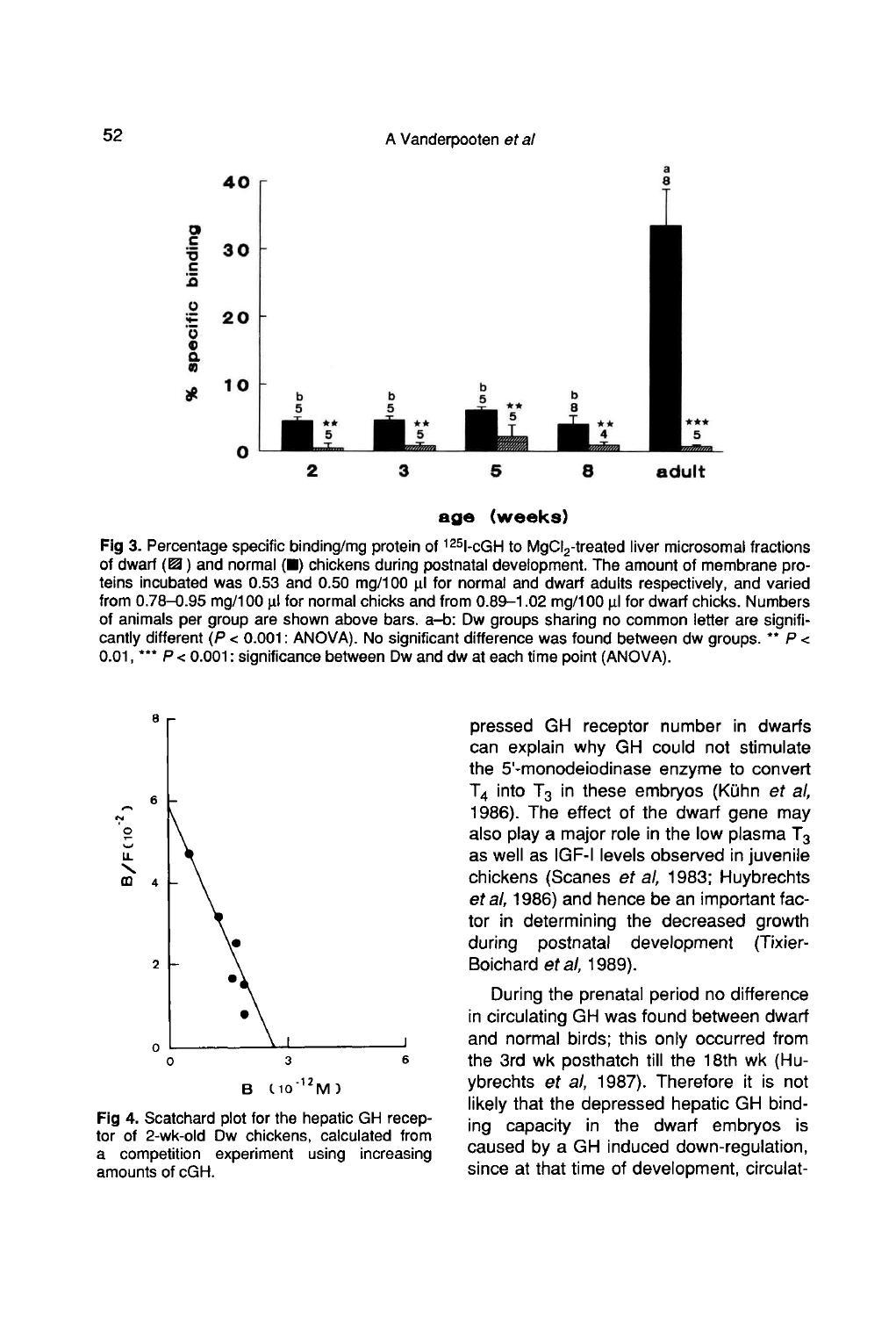ing GH levels are equal for both genotypes.

After hatching we found a low binding in dwarfs and in normal chicks, but the difference between the 2 genotypes remained, although the absolute difference was much smaller. Leung et al (1987) found similar binding characteristics in 6 and 8-wk-old broiler chicks: specific binding did not exceed 4% of total cpm. They also demonstrated a significantly lower binding for the 6 and 8-wk-old, but not the 2-wk-old chicks (Leung et al, 1984).

Circulating GH concentrations in the domestic fowl are elevated at the time of hatching and during the first weeks posthatch. This period corresponds with the occurrence of low binding percentages found in the normal growing chicks in this study. However, the hypothesis that the GH receptors in the microsomal fractions are occupied to a great extent is excluded since they have been desaturated by the MgCl<sub>2</sub> treatment. A possible explanation is downregulation by the high circulating GH concentrations. Arguments in support of this hypothesis have been found in studies.on hypophysectomised chicks. Hypophysectomy resulted in a marked decrease of circulating GH, while an obvious increase in the number of hepatic GH receptors was found; this effect was reversed by acute GH administration. Since the number of available GH receptors depends on the balance between receptor internalisation and degradation on the one hand, and receptor recycling plus new synthesis on the other (Posner et al, 1981), the observed down-regulation in growing chicks may be the result of a shift in balance towards a higher receptor degradation, due to an increased receptor activity during this period of fast growth. This argument is supported by the findings of Husman et al (1988) who suggested that down-regulation of somato-

genic receptors in rat liver is the result of transport of internalised ligand-receptor complexes to lysosomes, probably to degrade the ligand and/or receptor and terminate the hormone action. In addition, Roupas and Herington (1989) also suggested that GH receptors undergo a ligandbinding induced iniernalisation and that subsequently 75% of these internalised receptors are degraded and not recycled.

In the adult stage, the expression of the dwarf gene was most evident: dwarf chickens did not show any specific binding at all (< 0.5%), while the controls of the same age showed a high specific binding to the GH receptor. In a previous report on adult dwarf broiler breeders, we still found some specific binding for the dwarfs. Calculation of the Scatchard plots demonstrated that the lower binding was due to a decreased capacity of the hepatic GH receptor (Kuhn et al. 1989). These results confirm those of Leung et al (1987) who found the same difference in expression of the dwarf gene depending on genetic background.

The cause of the decreased number of hepatic GH receptors in the sex-linked dwarf chicken remains to be investigated but it may well be the consequence of a mutation in the GH receptor gene, as has been found in Laron dwarfs (Amselem et al, 1989; Godowski et al, 1989).

When the comparison between the 2 genotypes is examined, it appears that there is a better correlation between GH binding and growth than between circulating GH and growth, especially between strain comparisons, as has also been pointed out by Leung et al (1987). However, when the developmental pattern of GH binding in normal growing chickens is considered, this correlation no longer fits: GH binding is lowest when growth rate is high.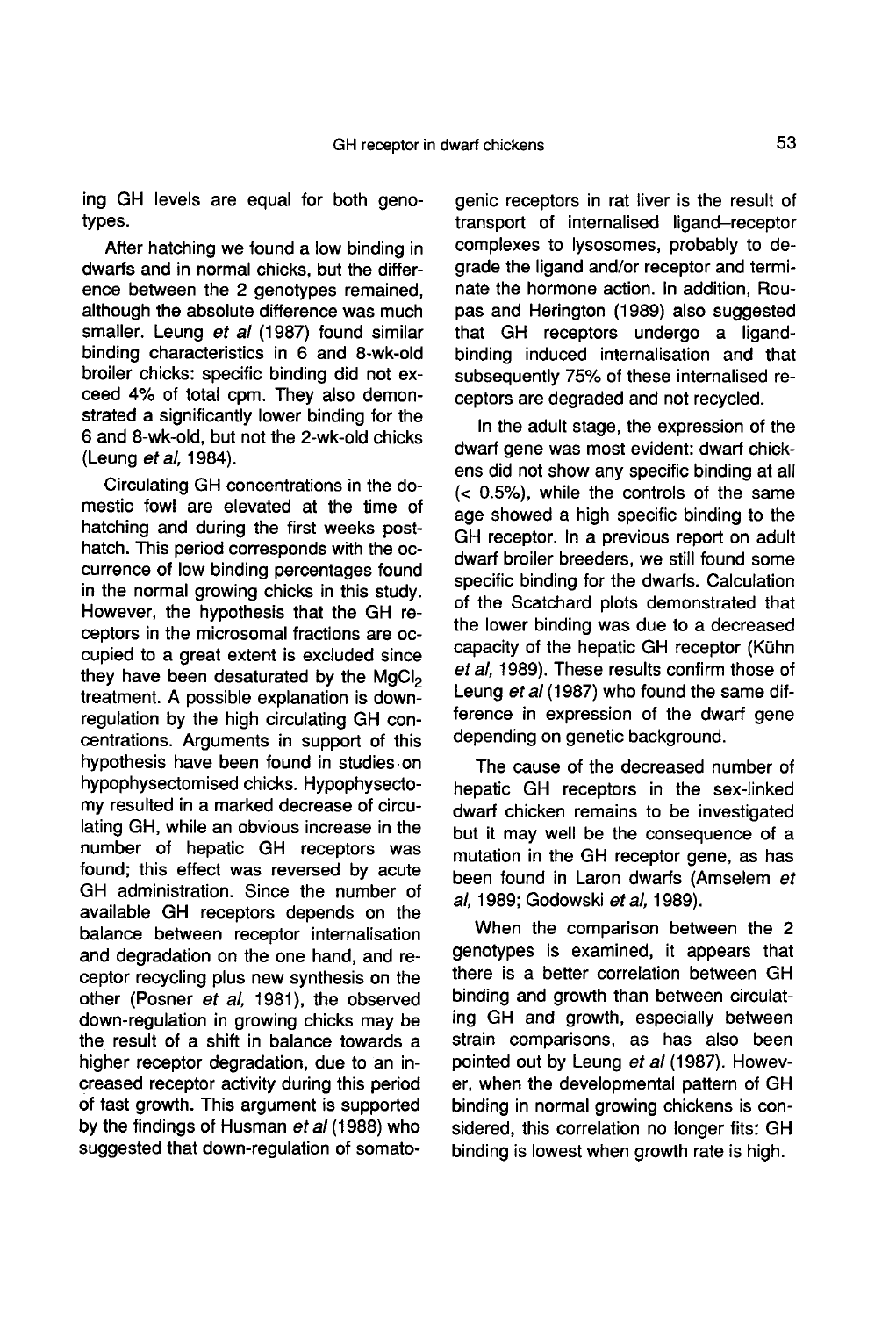## ACKNOWLEDGMENTS

This work was supported by a grant from the National Fund for Scientific Research, Belgium<br>(NFWO): FKFO 2.0039.90. A Vanderpooten was supported by the Instituut ter Aanmoediging van het Wetenschappelijk Onderzoek in de Nijverheid en de Landbouw (IWONL) and L Huybrechts by the National Fund for Scientific Research (NFWO). We are indebted to P Mérat for donating the fertilised eggs and livers of adult animals and to L Berghman for the affinitypurified cGH.

## **REFERENCES**

- Amselem S, Duquesnoy P, Attree 0, Novelli G, Bousnina S, Postel-Vinay MC, Goossens M (1989) Laron dwarfism and mutations of the growth hormone receptor gene. New Engl J Med 321, 989-995
- Berghman LR, Van Beeumen J, Decuypere E, Kiihn ER, Vandesande F (1988) One-step purification of chicken growth hormone from a crude pituitary extract by use of monoclonal immunoadsorbent. J Endocrinol 118, 381-387
- Decuypere E, Huybrechts LM, Tixier-Boichard M, Kuhn ER, M6rat P (1990) Physiological alterations associated with the chicken sexlinked dwarfing gene. Crit Rev Poult Biol (in press)
- Fraker PJ, Speck JC (1978) Protein and cellmembrane iodinations with a sparingly soluble chloramide 1,3,4,6-tetrachloro-3A,6Adiphenylglycoluril. Biochem Biophys Res Commun 80, 849-857
- Godowski PJ, Leung DW, Meacham LR, Galgani JP, Hellmis R, Keret R, Rotwein PS, Parks JS, Laron Z, Wood Wi (1989) Characterization of the human growth-hormone receptor gene and demonstration of a partial gene deletion in two patients with Laron-type dwarfism. Proc Natl Acad Sci USA 86, 8083-8087
- Husman B, Gustafsson JA, Andersson G (1988) Receptor-mediated endocytosis and degradation of bovine growth hormone in rat liver. Mol Cell Endocrinol 59, 13-25
- Huybrechts LM, Kühn ER, Mérat P, Decuypere E, Michels H, Tixier M (1986) Endocrinological effects of the sex-linked dwarf gene. I. Effect on growth and plasma thyroid hormone concentration. Proc 7th Eur Poult Conf, Paris, 950-954
- Huybrechts LM, Kuhn ER, Decuypere E, M6rat P, Scanes CG (1987) Plasma concentrations of growth hormone and somatomedin C in dwarf and normal chickens. Reprod Nutr Dev 27, 547-553
- Huybrechts LM, Michielsen R, Darras VM, Berghman LR, Decuypere E, Kuhn ER (1988) Effect of a methimazole induced hypothyroidism on a growth hormone induced insulin-like growth factor I response in normal and sex-linked dwarf domestic fowl. Med Sci Res 16, 85-86
- Huybrechts LM, Michielsen R, Darras VM, Buonomo FC, Kuhn ER, Decuypere E (1989) Effect of the sex-linked dwarf gene on thyrotrophic and somatotrophic axes in the chick embryo. Reprod Nutr Dev 29, 219-226
- Kelly PA, Leblanc G, Djiane J (1979) Estimation of total prolactin-binding sites after in vitro desaturation. Endocrinology 104, 1631-1638
- Kühn ER, Huybrechts LM, Decuypere E, Mérat P (1986) Endocrinological effects of the sexlinked dwarf gene. III. Prolactin and growth hormone fail to increase the liver T4 5' monodeiodinase activity in the sex-linked dwarf chick embryo. Proc 7th Eur Poult Conf Paris, 965-969
- Kuhn ER, Huybrechts LM, Vanderpooten A, Berghman LR (1989) A decreased capacity of hepatic growth hormone (GH) receptors and failure of thyrotrophin releasing hormone to stimulate the peripheral conversion of thyroxine into triiodothyronine in sex-linked dwarf broiler breeders. Reprod Nutr Dev 29, 461-467
- Leung FC, Gillet J, Lilburn MS, Kopchick J (1984) Analysis of growth-hormone receptors and genes in sex-linked dwarf chickens. J Steroid Biochem 20, 1557
- Leung FC, Styles WJ, Rosenblum Cl, Lilburn MS, Marsh JA (1987) Diminished hepatic growth hormone receptor binding in sexlinked dwarf broiler and Leghorn chickens. Proc Soc Exp Biol Med 184, 234-238